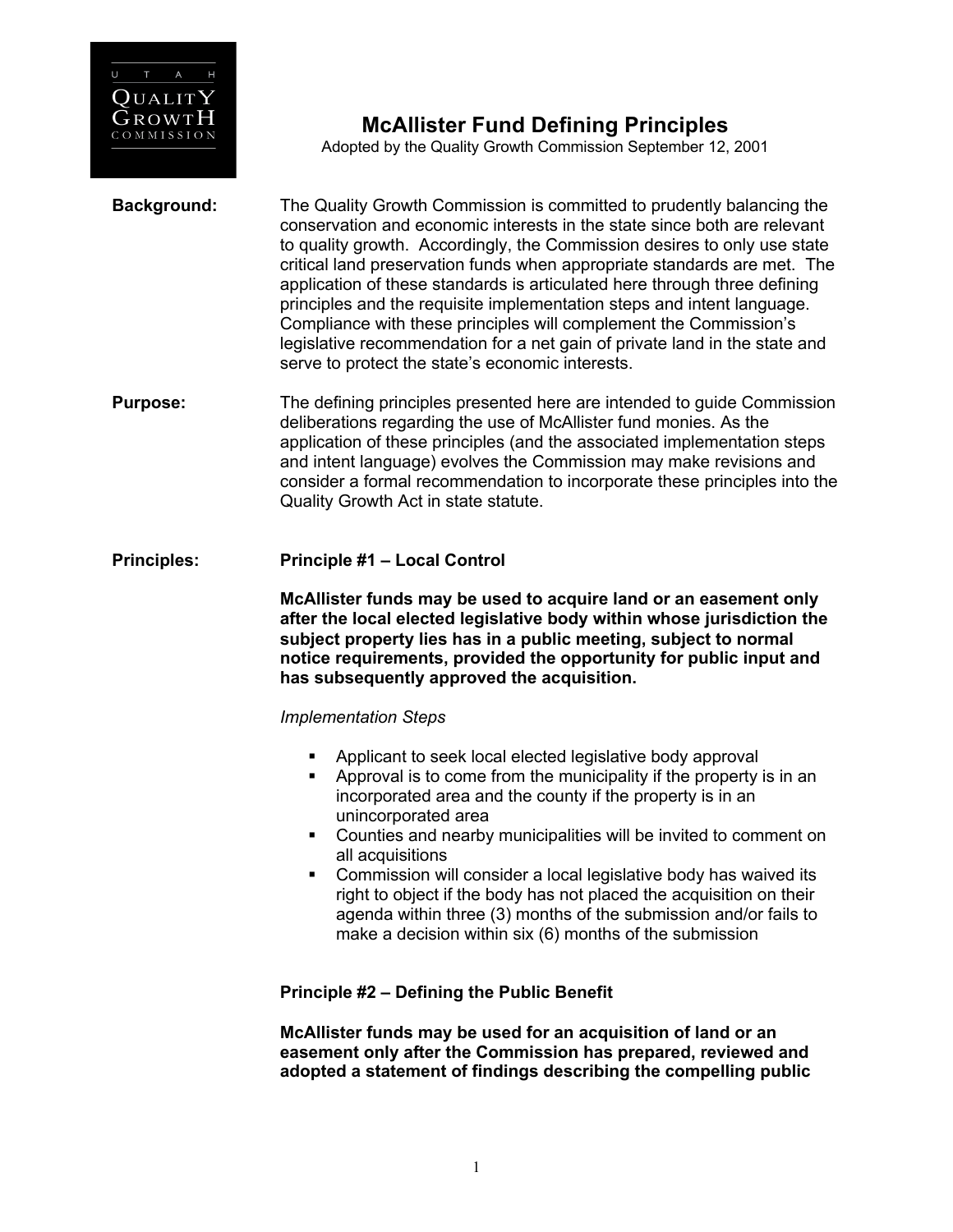### **benefit(s) that are unique or irreplaceable to be derived from the acquisition.**

### *Implementation Steps*

- Commission may use the services of a technical advisory team who will be guided by the application of these principles to prepare and review a statement of findings
- Unique and irreplaceable are defined to include lands or easements for which a reasonable person would accept that without the acquisition a compelling public benefit, not otherwise provided by other public lands or easements, would be substantially and permanently lost
- § Public benefits include health; recreation; cultural, scenic and historical preservation; sustaining agricultural capacity; watershed; wetlands; wildlife habitat; economic development; and, equally significant others
- Public lands or easements includes conservation easements held by public, private, or not-for-profit entities
- In the event an application to the McAllister fund proposes to acquire fee title to land currently held in the private sector, the applicant must show why the compelling public benefits of acquiring this land cannot be reasonably accomplished in other ways where the fee title remains owned by the private for-profit sector and methods such as conservation easements are used to accomplish the public objectives

# *Further intent*

• This provision is intended to safeguard against McAllister funds being used to acquire easements or interests in land unless such acquisition can be demonstrated to possess qualities or attributes beyond simply location that are unique and irreplaceable. Two examples help clarify this intent:

# Example #1

Unique and irreplaceable may include a specific watershed area, even though other watershed areas already benefit the public, because the specific watershed area is critical to ensure the adequacy of the water supply of a given area

# Example #2

Unique and irreplaceable would not include open space in an area where the majority of the land is already publicly owned and managed to remain as open space, unless the particular open space can be proven to possess some compelling benefit other than being open and undeveloped.